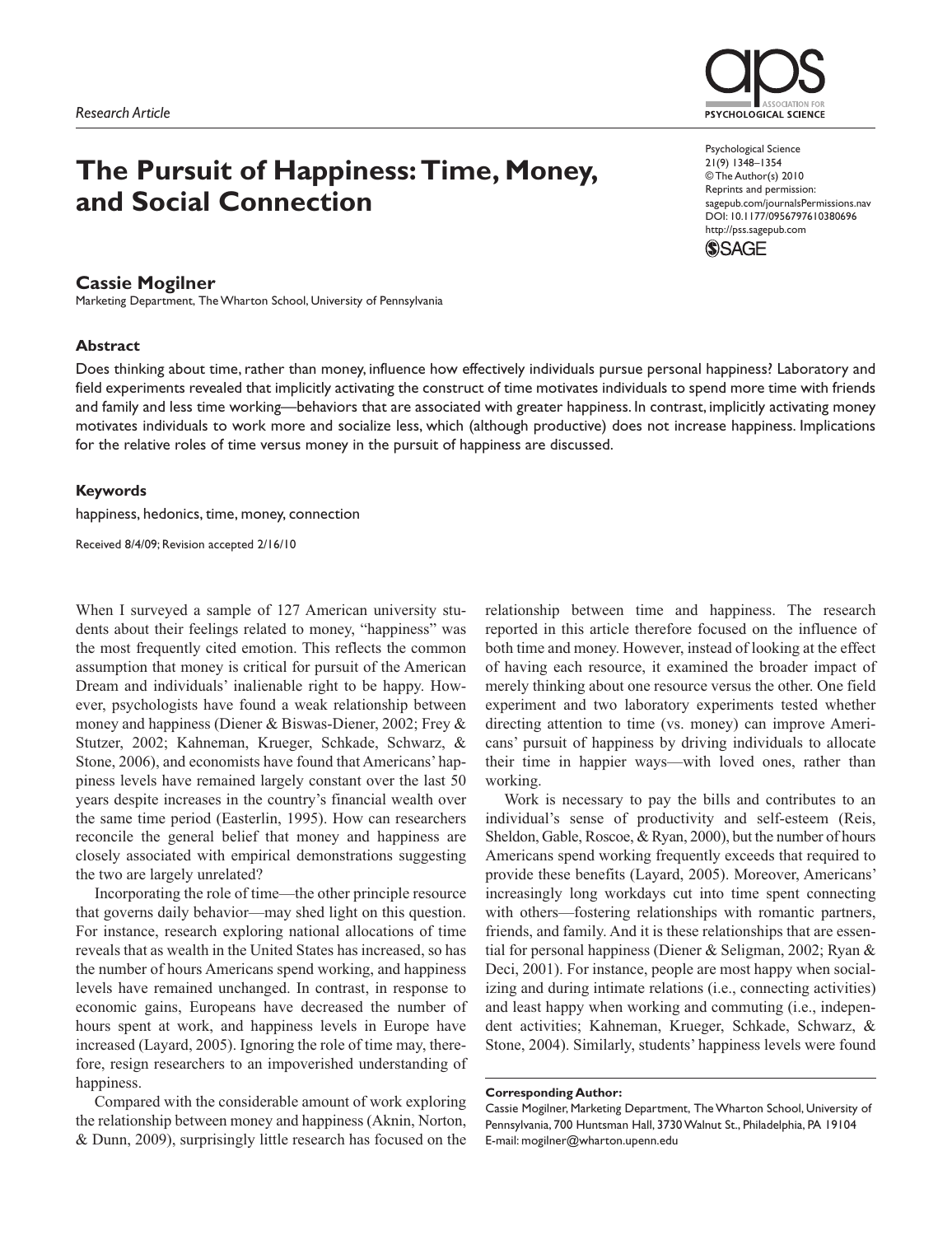to exceed their personal average while they were interacting with friends, but dropped below average while they were doing schoolwork (Csikszentmihalyi & Hunter, 2003). Therefore, it is critical to identify factors that influence individuals' tendencies to engage in these often competing activities.

Building on evidence demonstrating the potential influence of redirecting attention on behavior (Aarts & Dijksterhuis, 2003; Bargh, Chen, & Burrows, 1996), I propose that directing attention to each resource (time or money) may influence how individuals choose to spend their days. Specifically, because time is laden with greater personal meaning than money (Mogilner & Aaker, 2009), thinking about time is more likely to encourage social engagement. Supporting this prediction, an investigation into the psychology of mountaineers found that when they were on the brink of death, their priorities tended to shift away from professional ambitions toward more emotionally enriching human relationships (Loewenstein, 1999). In less extreme circumstances that also draw attention to one's remaining time (such as natural aging), people become more compelled to spend time with close, emotionally fulfilling people than with less-familiar, albeit interesting, people (Fredrickson & Carstensen, 1990). But individuals may not need a near-death experience or old age to become more socially inclined; a simple shift in focus from dollars to hours may be sufficient.

Whereas time is tied to emotional fulfillment, money is tied to utility. Money allows individuals to acquire necessities for survival, minimizing their need to depend on and get along with others (Zhou, Vohs, & Baumeister, 2009). Not only does money promise self-sufficiency, but thinking about money leads individuals to disconnect interpersonally. The mere mention of money makes people less likely to help others and donate to charity—two behaviors that are tied to personal happiness (Kasser & Sheldon, 2002; Liu & Aaker, 2008; Lyubomirsky, Sheldon, & Schkade, 2005; Vohs, Mead, & Goode, 2006). The mention of money may not just reduce individuals' tendencies to help strangers; it may also thwart inclinations to enjoy the company of loved ones.

Although money dominates many Americans' pursuit of happiness, this research explored the effects of redirecting individuals' attention toward time. I hypothesized that (compared with thinking about money) thinking about time would lead people to spend less time working and more time connecting with those they love.

# **Experiment 1a: Daily Activities** *Method*

A national sample of 318 adults (67% female and 33% male; ages 18–75 years,  $M = 35$  years) participated in this online study for the chance to win \$100. Participants were randomly assigned to one of six conditions in a 3 (prime: time vs. money vs. control)  $\times$  2 (target: self vs. other) between-subjects design.

Participants were first given a scrambled-words task that exposed them to time-related, money-related, or neutral words (Mogilner & Aaker, 2009). Specifically, participants were given a list of word sets that each contained four words, and they were instructed to use three of the words in each set to create a sentence. Participants were allowed 3 min to create as many sentences as possible. For example, participants in the time condition were asked to construct a sentence from the word set "sheets the change clock," whereas participants in the money condition were presented with the word set "sheets the change price." For participants in the control condition, the corresponding word set was "sheets the change socks."

Participants were then asked to complete an ostensibly unrelated questionnaire in which they were presented with a list of activities (order counterbalanced across subjects) that comprise people's daily lives (Kahneman et al., 2004). Participants in the self-target condition were asked to use 7-point scales to rate the extent to which they planned to engage in each activity over the next 24 hr (from 1, *not at all*, to 7, *very much*), as well as how happy doing that activity would make them (from 1, *not at all happy*, to 7, *very happy*). Participants in the other-target condition were instructed to indicate the extent to which they thought a typical American planned to engage in each activity, and how happy that activity would make a typical American.

## *Results and discussion*

The happiness ratings were in line with the results from prior research (Kahneman et al., 2004). Irrespective of whether participants reported the activities associated with happiness for themselves or for a typical American, socializing (*M* = 5.23,  $SD = 1.39$ ) and engaging in intimate relations ( $M = 5.51$ ,  $SD = 1.65$ ) were among the activities associated with the greatest happiness, whereas working  $(M = 3.54, SD = 1.71)$  and commuting  $(M = 2.66, SD = 1.58)$  were the two activities associated with the least happiness.<sup>1</sup> Notably, prime condition did not influence participants' assessments of each activity's association with happiness ( $ps > .10$ ).

A 3 (prime)  $\times$  2 (target) multivariate analysis of covariance (MANCOVA) was therefore conducted on participants' ratings of plans to socialize, engage in intimate relations, work, and commute; this analysis controlled for demographic variables that might influence individuals' daily temporal allocations (i.e., gender, age, being married, and having children). Significant Prime  $\times$  Target interactions were found for plans to socialize,  $F(2, 308) = 7.25$ ,  $p = .001$ ,  $\eta_p^2 = .045$ ; to engage in intimate relations,  $F(2, 308) = 5.28$ ,  $p < 0.01$ ,  $\eta_p^2 = .033$ ; and to work,  $F(2, 308) = 4.08$ ,  $p < .05$ ,  $\eta_p^2 = .026$ ; there was also a marginal effect on commuting,  $F(2^p, 308) = 2.80, p = .06, \eta_p^2 =$ .018. Figure 1 displays the means for each condition, highlighting that the prime affected the time allocations only for participants planning their own day—but not for those imagining another person's day (*p*s > .10). This suggests that the effect of priming time or money was not due to semantic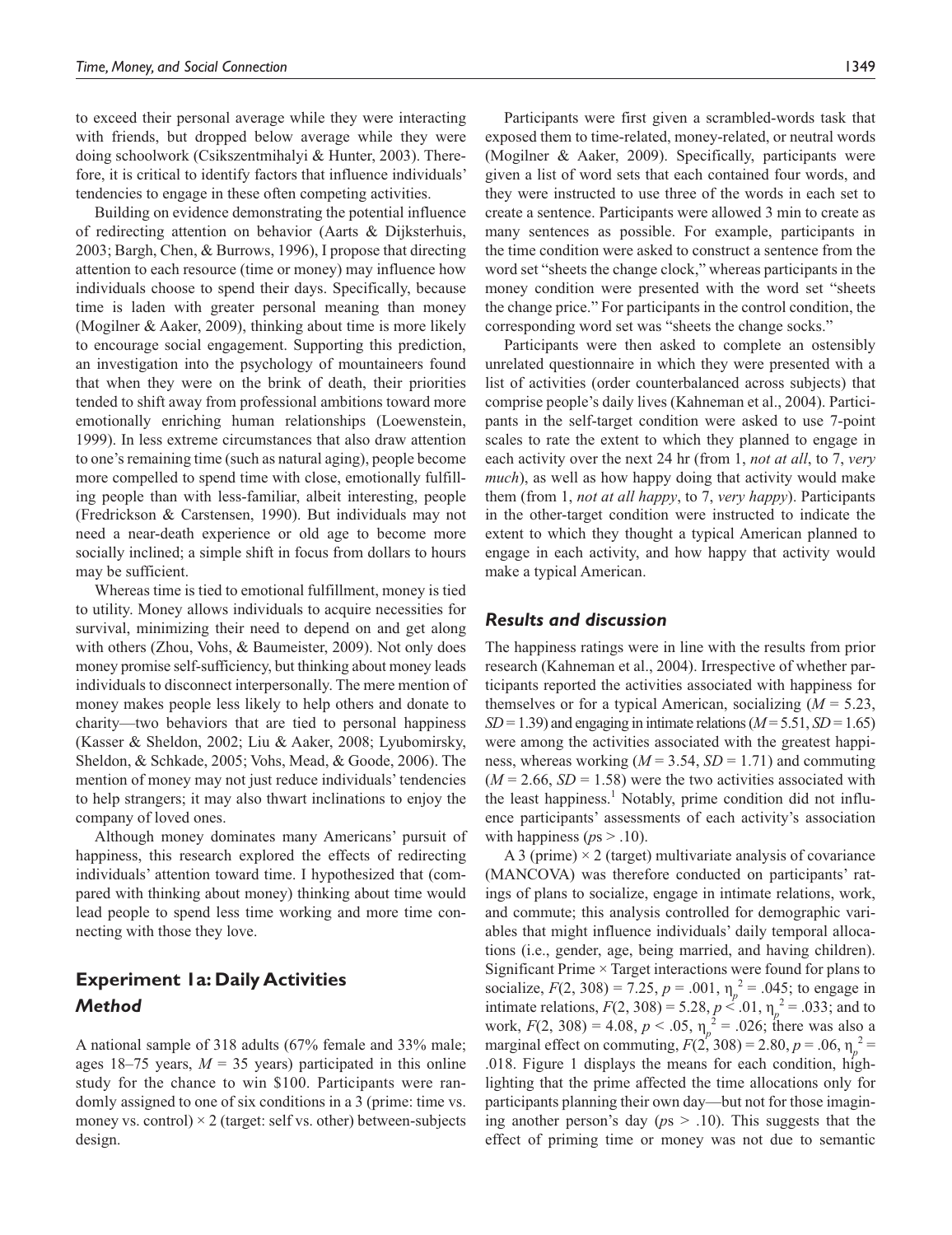

**Fig. 1.** Results from Experiment 1a: participants' mean ratings of the extent to which they planned to engage in various activities over the next 24 hr or thought a typical American planned to engage in these activities over the next 24 hr. Ratings are shown for intimate relations, socializing, work, and commuting, separately for individuals primed with time, money, or neither (control). Error bars represent ±1 *SEM*.

association (i.e., time-related and money-related words simply being associated with certain activities more than others). Rather, the effect was tied to considering time and money as personal resources that govern one's daily behavior.

Pair-wise comparisons tested for each prime's influence on how individuals planned to spend their days (see Table 1). The results revealed that compared with the neutral prime, the time prime increased participants' intentions to socialize and engage in intimate relations (socially connecting activities that are associated with the highest levels of happiness), whereas the money prime reduced participants' intentions to engage in these activities. However, compared with the neutral prime, the time prime reduced participants' intentions to spend time working and commuting (activities associated with the least

happiness), whereas the money prime increased participants' intentions to work. The pattern found for these four activities was not found for the other activities measured (*p*s > .10).

The results of this experiment provide initial support for the hypothesis that increasing the relative salience of time motivates individuals to engage in socially connecting activities, whereas increasing the relative salience of money reduces this inclination.

# **Experiment 1b: Low-Income Population**

A simplified version of Experiment 1a was conducted among low-income Americans to assess the generalizability of the effect. The objective was to determine whether the effect of priming time versus money on intentions to socialize versus

**Table 1.** Experiment 1a: Influence of Primes on Participants' Ratings of Their Intentions to Engage in Activities Associated With the Most and Least Happiness

| Activity           | Time         | Control           | Money          | F(2, 308) | Þ    | $\eta_p^2$ |
|--------------------|--------------|-------------------|----------------|-----------|------|------------|
| Highest happiness  |              |                   |                |           |      |            |
| Intimate relations | 3.80(2.25)   | $3.18k$ (1.85)    | 2.24(1.62)     | 8.91      | .000 | .055       |
| Relaxing           | 4.58, (1.73) | 4.71, (1.52)      | 4.16, (1.82)   | 1.60      | .203 | .010       |
| Socializing        | 4.75(1.63)   | $4.18_{k}$ (1.63) | 3.55(1.66)     | 7.73      | .001 | .048       |
| Lowest happiness   |              |                   |                |           |      |            |
| Praying            | 3.18, (2.14) | 3.19(2.15)        | 3.02, (2.07)   | 0.01      | .987 | .000       |
| Working            | 4.17, (2.21) | $4.84_{h}$ (2.01) | 5.44(1.81)     | 8.48      | .000 | .052       |
| Commuting          | 2.72, (2.09) | $3.60k$ (2.33)    | $3.91b$ (2.34) | 7.22      | .001 | .045       |

Note. The table presents mean ratings, with standard deviations in parentheses. Note that although relaxing is an activity rated high on happiness, it is not socially connecting. Within each activity, means with different subscripts are significantly different, *p* ≤ .05.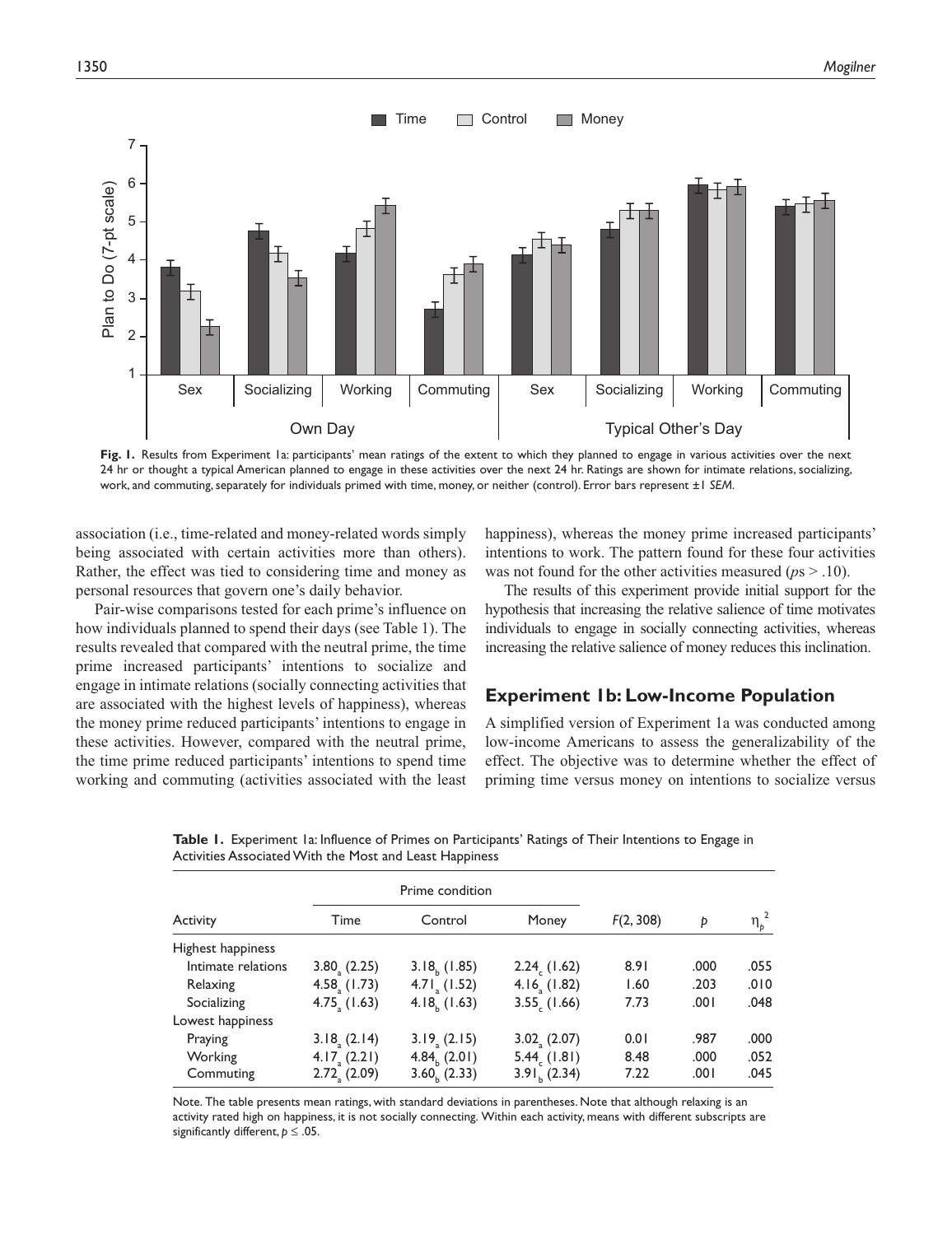work would persist among individuals whose money is particularly scarce and whose daily plans are constrained by the need to make financial ends meet.

# *Method*

Seventy-six individuals (72% female and 28% male; ages 26–72 years,  $M = 51$  years) who qualified as low income (U.S. Department of Health and Human Services, 2009) participated in this online study in exchange for \$5. Participants were randomly assigned to one of the three prime conditions (time vs. money vs. control), which consisted of the same scrambledwords task as in Experiment 1a. After completing the priming task, participants were presented with an ostensibly unrelated questionnaire in which they were asked to use 7-point scales to rate the extent to which they planned to spend time socializing and working (order counterbalanced across participants) during the next 24 hr (from 1, *not at all*, to 7, *very much*). One week later (so as to eliminate any influence of the priming manipulation and to be dissociated from behavior during the 24 hr following the prime), participants were asked to reflect on their previous day and rate on 7-point scales the extent to which socializing and working made them feel happy (from 1, *not at all happy*, to 7, *very happy*).

# *Results and discussion*

This low-income population reported that socializing (*M* = 5.49,  $SD = 1.39$ ) made them feel happier than working ( $M =$ 4.39, *SD* = 1.54),  $F(1, 73) = 31.26$ ,  $p < .001$ ,  $\eta_p^2 = .30$ , irrespective of priming condition  $(p > .10)$ .

A multivariate analysis of variance conducted on planned behavior revealed a significant effect of prime on the extent to which participants planned to socialize,  $F(2, 73) = 4.15$ ,  $p \le$ .05,  $\eta_p^2 = 0.10$ , and a marginal effect on the extent to which they planned to work,  $F(2, 73) = 2.39$ ,  $p = .06$ ,  $\eta_p^2 = .06$ . Table 2 presents the means and the results of pair-wise comparisons, which more precisely show that compared with participants in the control condition and those primed with money, those primed with time planned to spend more time socializing and marginally less time working. There were no significant differences in planned behavior between participants in the control condition and those primed with money.

These results suggest that even among individuals whose money is particularly scarce, increasing the salience of time is effective in motivating interpersonal connection. The lack of difference in planned behavior between participants who were primed with money and those in the control condition is perhaps more interesting. Although not conclusive, this finding suggests the possibility that low-income individuals are chronically reminded of money, because activating money did not influence their intended behavior, as it did for their higherincome counterparts in Experiment 1a.

# **Experiment 2: Time at the Café**

A field experiment was conducted to test whether the priming effect is strong enough to play out in a noisy, real-life context in which a myriad of factors in addition to time or money govern people's thoughts and behaviors. By observing the amount of time individuals spent socializing versus working at a café, this study also addressed whether the subtle activation of time (vs. money) can influence not only how individuals plan to spend their time, but also how they actually spend their time.

## *Method*

While entering a university campus café, 88 individuals (96%) students; 58% female and 42% male; ages 18–53 years,  $M =$ 23 years) were recruited to participate in a questionnaire in exchange for a café gift card. This questionnaire included the scrambled-words task, which primed time, money, or neither. Participants were then left free to do as they pleased at the café while their behavior was coded by an inconspicuous observer. The observer, unaware of participants' randomly assigned condition, recorded the number of minutes each participant spent socializing (i.e., talking with another person at the café, talking on a cellular phone, or texting) and doing work (i.e., reading or working on a laptop). The observer was able to ascertain what participants were doing on their laptops and did not count any time they spent on social-networking sites as time spent working. Upon exiting the café (between 2 and 112 min later;  $M = 32$  min), participants were presented with a second questionnaire in which they reported on 5-point scales the extent to which they felt happy and satisfied  $(\alpha = .92)$ .

**Table 2.** Experiment 1b: Influence of Primes on Low-Income Participants' Ratings of Their Intentions to Socialize and Work

|             |            | Prime condition |                |          |      |            |
|-------------|------------|-----------------|----------------|----------|------|------------|
| Activity    | Time       | Control         | Money          | F(2, 73) |      | $\eta_{p}$ |
| Socializing | 3.62(1.94) | 2.57(1.36)      | $2.42k$ (1.58) | 4.15     | .020 | .102       |
| Working     | 4.34(2.09) | $5.33k$ (2.01)  | $5.38k$ (1.92) | 2.39     | .099 | .062       |

Note. The table presents mean ratings, with standard deviations in parentheses. Within each activity, means with different subscripts are significantly different,  $p \leq .05$ .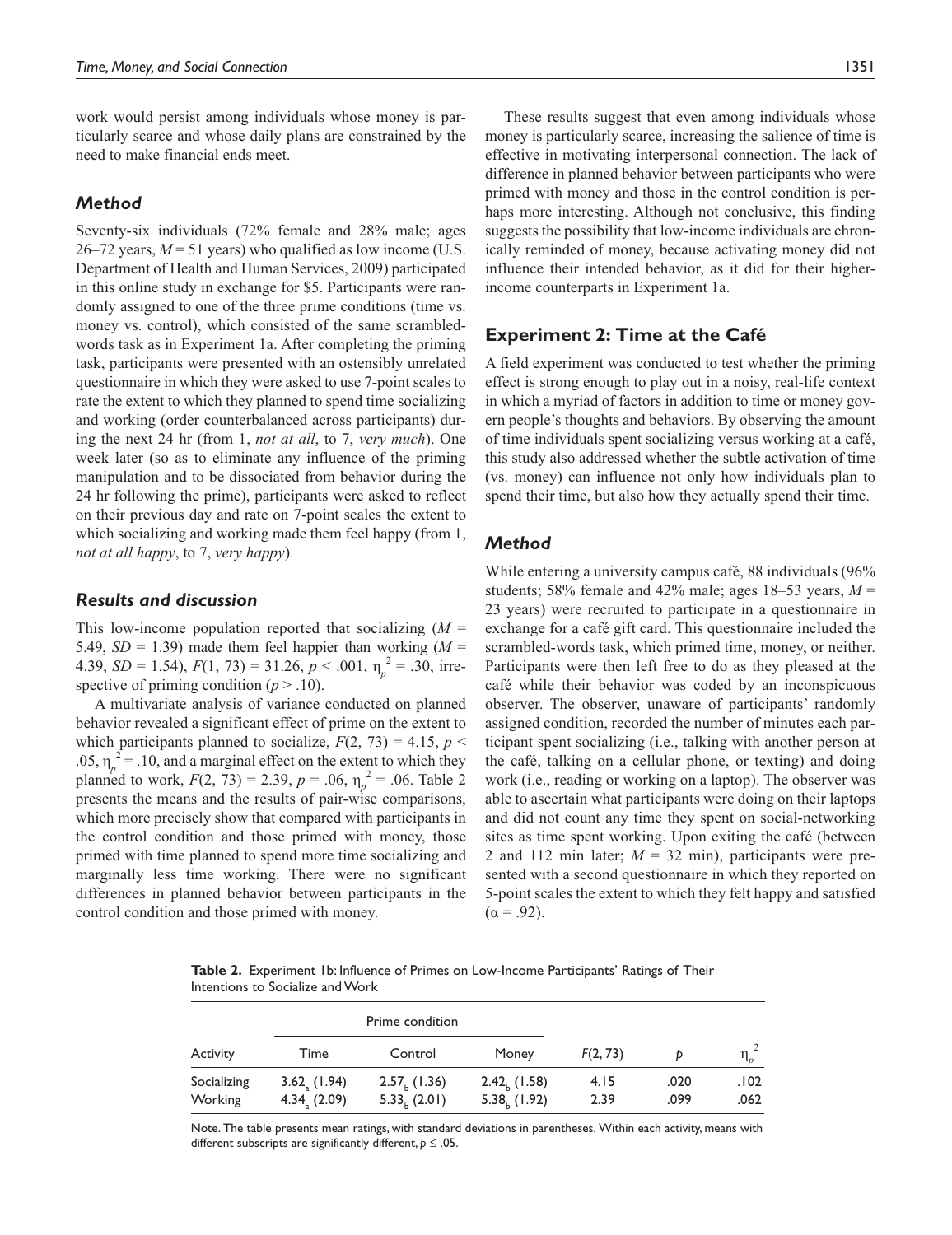# *Results and discussion*

Controlling for the total amount of time each participant spent at the café, a MANCOVA revealed that prime condition had a significant influence on the proportion of time participants spent working,  $F(2, 84) = 10.02$ ,  $p < .001$ ,  $\eta_p^2 = .19$ , and socializing,  $F(2, 84) = 5.99$ ,  $p < .01$ ,  $\eta_p^2 = .13$  (see Fig. 2). Pair-wise comparisons showed that individuals primed with time (*M* = .60,  $SD = .44$ ) spent more of their time at the café socializing than those primed with money ( $M = .25$ ,  $SD = .32$ ;  $p = .001$ ). Further, individuals primed with time  $(M = .06, SD = .22)$ spent less of their time working than those primed with money  $(M = .41, SD = .44; p < .001)$ . Comparing the control condition with the time and money conditions suggested that the activation of time and the activation of money both played a role in the effect: Participants primed with money worked more than those in the control condition ( $M = .13$ ,  $SD = .29$ ;  $p < .05$ ), and participants primed with time worked less than those in the control condition ( $p < .05$ ). Additionally, participants primed with time socialized marginally more than those in the control condition ( $M = .43$ ,  $SD = .38$ ;  $p < .10$ ), and participants primed with money socialized marginally less than those in the control condition ( $p < .10$ ).

Examination of participants' reported happiness while exiting the café revealed that participants primed with time  $(M =$ 4.17,  $SD = 1.37$ ) were happier than those primed with money  $(M = 3.53, SD = 0.98), t(85) = 2.28, p < .05.$  Participants primed with time were also happier than those in the control condition ( $M = 3.50$ ,  $SD = 0.77$ ),  $t(85) = 2.42$ ,  $p < .05$ , but the happiness levels of those primed with money and those in the control condition did not differ significantly,  $t(85) = 0.12$ ,  $p = .90$ . Moreover, a mediation analysis (Baron & Kenny, 1986) determined that the difference in happiness levels between participants primed with time and those primed with money was driven by the increased socializing caused by the

activation of time. Specifically, happiness was first regressed on whether participants were primed with time or money,  $\beta$  =  $0.26$ ,  $t(57) = 2.04$ ,  $p < .05$ . Next, the proportion of time participants spent socializing was regressed on prime condition,  $β =$ 0.42,  $t(57) = 3.50, p < .001$ . Then, happiness was regressed on the proportion of time spent socializing,  $\beta = 0.31$ ,  $t(57) = 3.06$ ,  $p \leq 0.01$ . Finally, when happiness was regressed on both prime condition and socializing, the effect of the prime became insignificant,  $\beta = 0.10$ ,  $t(57) = 0.74$ ,  $p > 0.10$ , whereas the effect of socializing remained highly significant,  $\beta = 0.39$ ,  $t(57) =$ 2.88, *p* < .01—a pattern supportive of mediation (Sobel's *z* = 2.49,  $p = .01$ ). These results suggest that increasing the relative salience of time (vs. money) can increase happiness by leading people to behave in more connecting ways.

#### **General Discussion**

Focusing on money motivates one to work more, which is useful to know when struggling to put in that extra hour of work to meet a looming deadline. However, passing the hours working (although productive) does not translate into greater happiness. Spending time with loved ones does, and a shift in attention toward time proves an effective means to motivate this social connection.

This work has interesting implications for the differences in happiness levels across countries and income brackets (Easterlin, 1995; Layard, 2005), and it suggests that the relevant question may be not how much money people have, but rather how much attention people put on money. The current findings hint that money may be more frequently primed in America than in Europe, and that interpersonal relationships and happiness suffer as a consequence.

These findings also represent a critical step for the burgeoning research on individuals' happiness, which has made impressive strides in identifying behavioral correlates of happiness



**Fig. 2.** Results from Experiment 2: mean proportion of total time at the café spent socializing and working among participants primed with time, money, or neither (control). Error bars represent ±1 *SEM*.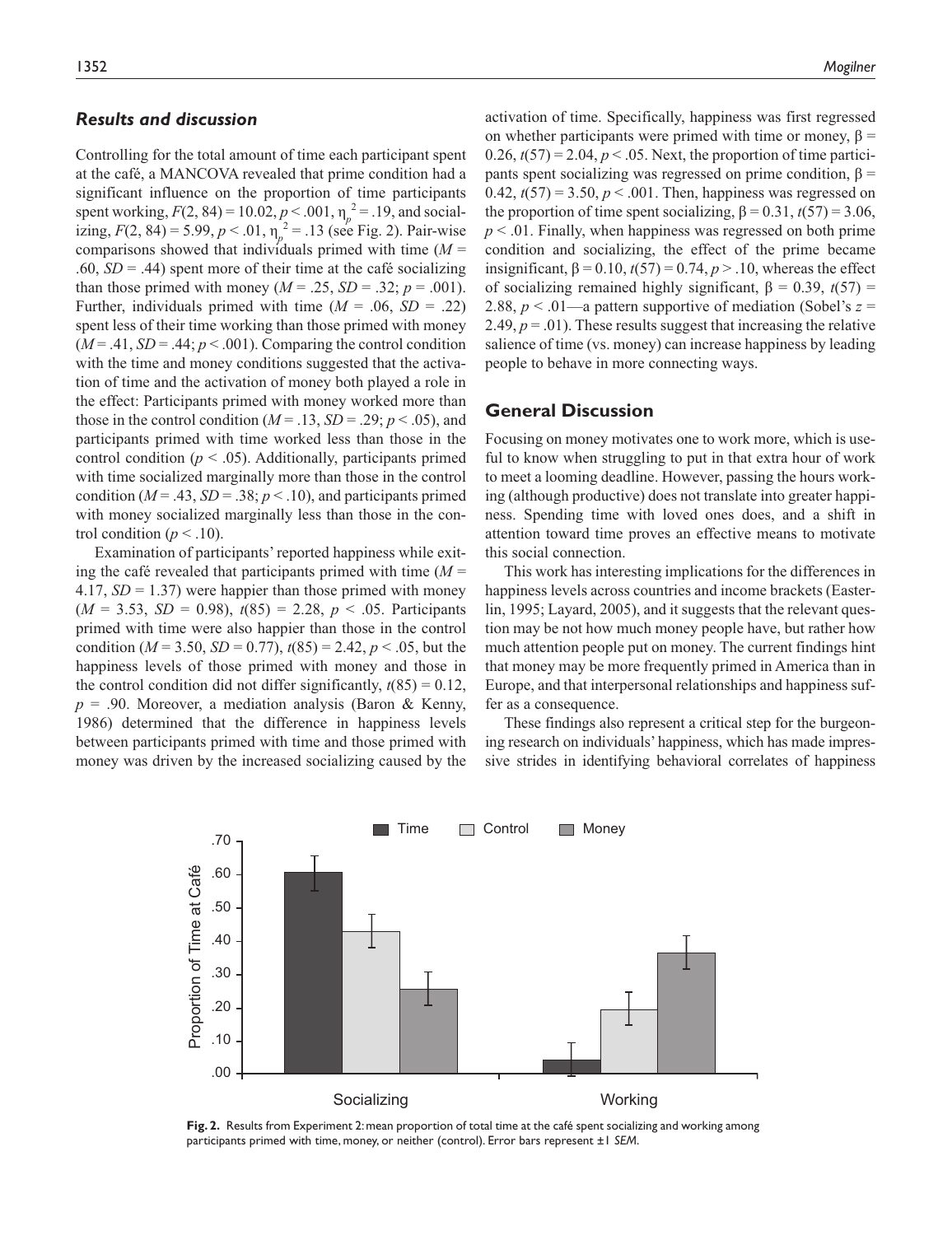(Dunn, Aknin, & Norton, 2008; Gilbert, 2006; Van Boven & Gilovich, 2003). Although such efforts offer invaluable insights into what makes people happy, happiness research has been largely descriptive thus far (Lyubomirsky et al., 2005). The current work goes farther by identifying a simple way to manipulate the psychological environment so as to influence individuals' tendencies to behave in ways that make them happier.

Experiment 1b explored the effect among low-income Americans—showing that the effect of priming time generalized to this group, but the effect of priming money did not. The question remains, however, as to how the effect would generalize to other populations. Would it persist in cultures in which attention to time is chronic, or among individuals who are taught to practice gratitude for the present moment, such as Buddhists? Would priming time instead increase time spent working among individuals whose work is a primary source of personal fulfillment and social connection? Further investigation into the process underlying the demonstrated effects would illuminate these potential boundary conditions.

Still, the message is clear: Despite the belief that money is the resource most central to Americans' pursuit of happiness, increased happiness requires a shift in attention toward time. This has been heard before, underlying such fables as Charles Dickens's *A Christmas Carol*, in which Scrooge becomes a happier man once he stops counting his coins following visits from the ghosts of Christmases past, present, and future. Necessarily, the current research provides empirical support for this frequently ignored lesson, and identifies a more feasible method (than inviting temporally imbued ghosts) to influence behavior. Simply increasing the relative salience of time (vs. money) can nudge someone to spend that extra hour at home rather than at the office, there finding greater happiness.

#### **Acknowledgments**

The author would like to thank Jennifer Aaker, Michael Norton, Itamar Simonson, Baba Shiv, Sheena Iyengar, Geeta Menon, Kathleen Vohs, and Gal Zauberman for their invaluable comments.

#### **Declaration of Conflicting Interests**

The author declared that she had no conflicts of interest with respect to her authorship or the publication of this article.

#### **Note**

1. In this experiment's sample, relaxing  $(M = 5.40, SD = 1.55)$ , eating  $(M = 5.17, SD = 1.39)$ , and using a computer  $(M = 5.11, SD = 1.37)$ were also reported to produce high levels of happiness; however, the analyses in this article focus on socializing and intimate relations because these activities involve connecting with others, which has consistently been demonstrated to be a key component of subjective well-being (Reis et al., 2000; Ryan & Deci, 2001).

#### **References**

Aarts, H., & Dijksterhuis, A. (2003). The silence of the library: Environment, situational norm, and social behavior. *Journal of Personality and Social Psychology*, *84*, 18–28.

- Aknin, L.B., Norton, M.I., & Dunn, E.W. (2009). From wealth to well-being? Money matters, but less than people think. *Journal of Positive Psychology*, *4*, 523–527.
- Bargh, J.A., Chen, M., & Burrows, L. (1996). Automaticity of social behavior: Direct effects of trait construct and stereotype activation on action. *Journal of Personality and Social Psychology*, *71*, 230–244.
- Baron, R., & Kenny, D. (1986). The moderator-mediator variable distinction in social psychological research: Conceptual, strategic, and statistical considerations. *Journal of Personality and Social Psychology*, *51*, 1173–1182.
- Csikszentmihalyi, M., & Hunter, J. (2003). Happiness in everyday life: The uses of experience sampling. *Journal of Happiness Studies*, *4*, 185–199.
- Diener, E., & Biswas-Diener, R. (2002). Will money increase subjective well-being? *Social Indicators Research*, *57*, 119–169.
- Diener, E., & Seligman, M.E.P. (2002). Very happy people. *Psychological Science*, *13*, 81–84.
- Dunn, E., Aknin, L., & Norton, M. (2008). Spending money on others promotes happiness. *Science*, *319*, 1687–1688.
- Easterlin, R.A. (1995). Will raising the incomes of all increase the happiness of all? *Journal of Economic Behavior and Organization*, *27*, 35–47.
- Fredrickson, B.L., & Carstensen, L.L. (1990). Choosing social partners: How old age and anticipated endings make us more selective. *Psychology and Aging*, *5*, 335–347.
- Frey, B.S., & Stutzer, A. (2002). Happiness, economy, and institutions. *The Economic Journal*, *110*, 918–938.
- Gilbert, D. (2006). *Stumbling on happiness*. New York: Knopf.
- Kahneman, D., Krueger, A.B., Schkade, D.A., Schwarz, N., & Stone, A.A. (2004). A survey method for characterizing daily life experience: The day reconstruction method. *Science*, *306*, 1776–1780.
- Kahneman, D., Krueger, A.B., Schkade, D.A., Schwarz, N., & Stone, A.A. (2006). Would you be happier if you were richer? A focusing illusion. *Science*, *312*, 1908–1910.
- Kasser, T., & Sheldon, K.M. (2002). What makes a merry Christmas? *Journal of Happiness Studies*, *3*, 313–329.
- Layard, R. (2005). *Happiness: Lessons from a new science*. London: Penguin Books.
- Liu, W., & Aaker, J. (2008). The happiness of giving: Think time-ask effect. *Journal of Consumer Research*, *35*, 543–557.
- Loewenstein, G. (1999). Because it is there: The challenge of mountaineering . . . for utility theory. *KYKLOS: International Review for Social Sciences*, *52*, 315–344.
- Lyubomirsky, S., Sheldon, K.M., & Schkade, D. (2005). Pursuing happiness: The architecture of sustainable change. *Review of General Psychology*, *9*, 111–131.
- Mogilner, C., & Aaker, J. (2009). The time vs. money effect: Shifting product attitudes and decisions through personal connection. *Journal of Consumer Research*, *36*, 277–291.
- Reis, H.T., Sheldon, K.M., Gable, S.L., Roscoe, J., & Ryan, R.M. (2000). Daily well-being: The role of autonomy, competence, and relatedness. *Personality and Social Psychology Bulletin*, *26*, 419–435.
- Ryan, R., & Deci, E. (2001). On happiness and human potentials: A review of research on hedonic and eudaimonic well-being. *Annual Review of Psychology*, *52*, 141–166.